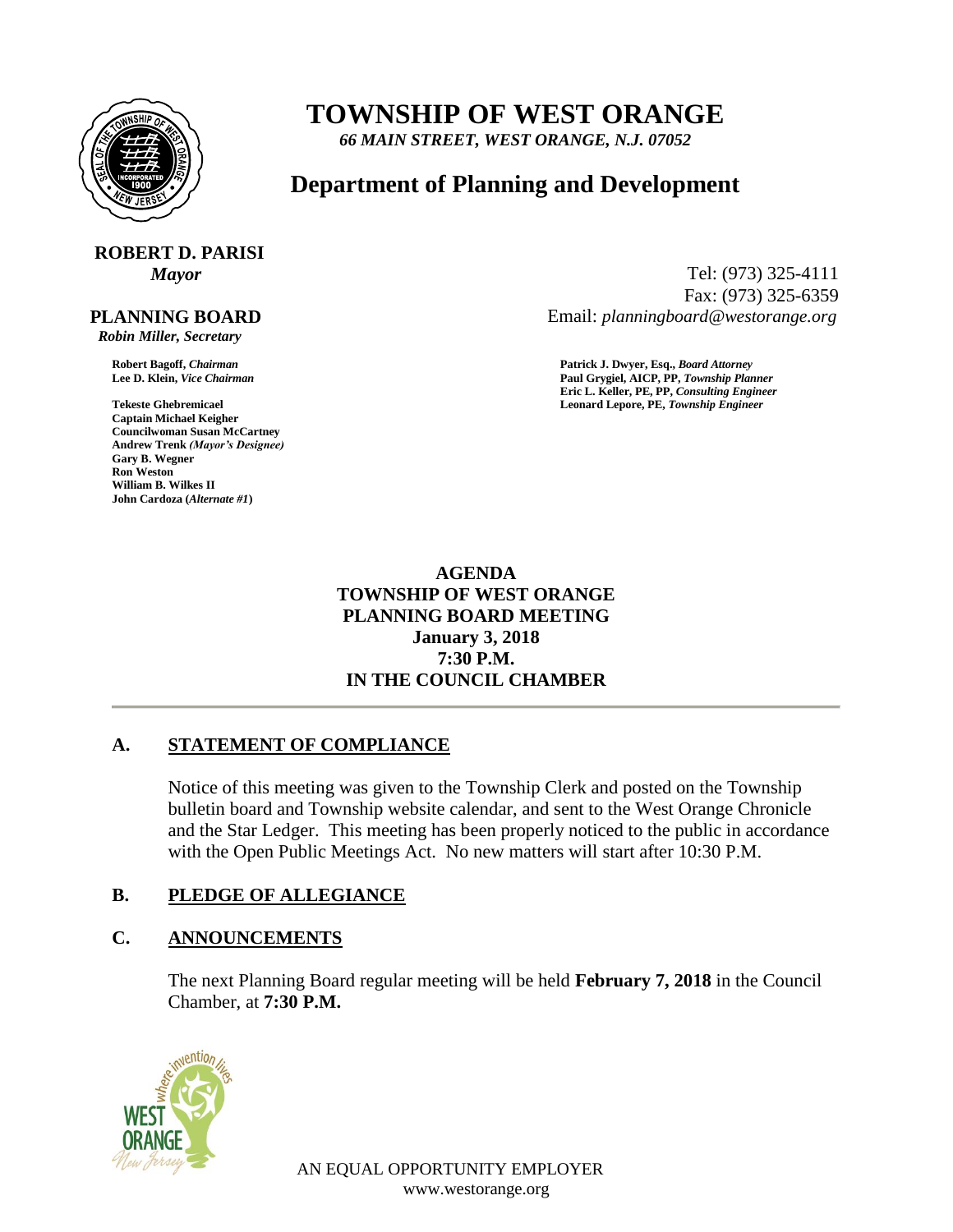The Applicant, **Forest Hill Properties LLC**, scheduled to be heard at this meeting has requested that Application **PB-17-11/Forest Hill Properties LLC** be adjourned to the February 7, 2018 regular meeting. No further notice will be required.

Mayor Robert D. Parisi has made the following Board re-appointments:

- Andrew Trenk, Mayor's Designee/Class I member, for the term January 1, 2018 through December 31, 2018.
- Captain Michael Keigher, Township Official/Class II member, for the term January 1, 2018 through December 31, 2018.
- Gary B. Wegner, Citizen/Class IV member, for the term January 1, 2018 through December 31, 2021.
- John Cardoza, Citizen/Alternate Member #1, for the term January 1, 2018 through December 31, 2018.

The Township Council has made the following re-appointment:

 Councilwoman Susan McCartney, Governing Body/Class III member, for the term January 1, 2018 through December 31, 2018.

#### **D. ROLL CALL**

#### **E. ADOPT MINUTES**

December 6, 2017

#### **F. ANNUAL REORGANIZATION**

Appoint Chairman Appoint Vice-Chairman Appoint Board Attorney Appoint Board Secretary Appoint Site Plan Review Advisory Board Representative Appoint Site Plan Review Advisory Alternate Representative

#### **G. SWEARING IN**

The Township Professionals.

#### **H. RESOLUTION(S)**

**PB-17-09C/Essex County/Turtle Back Zoo/Main Zoo Entrance Renovation** Block: 163; Lot: 1; Zone: R-1 560 Northfield Avenue Courtesy Review Application to renovate existing entrance at the Turtle Back Zoo. **Approved 12/6/17**